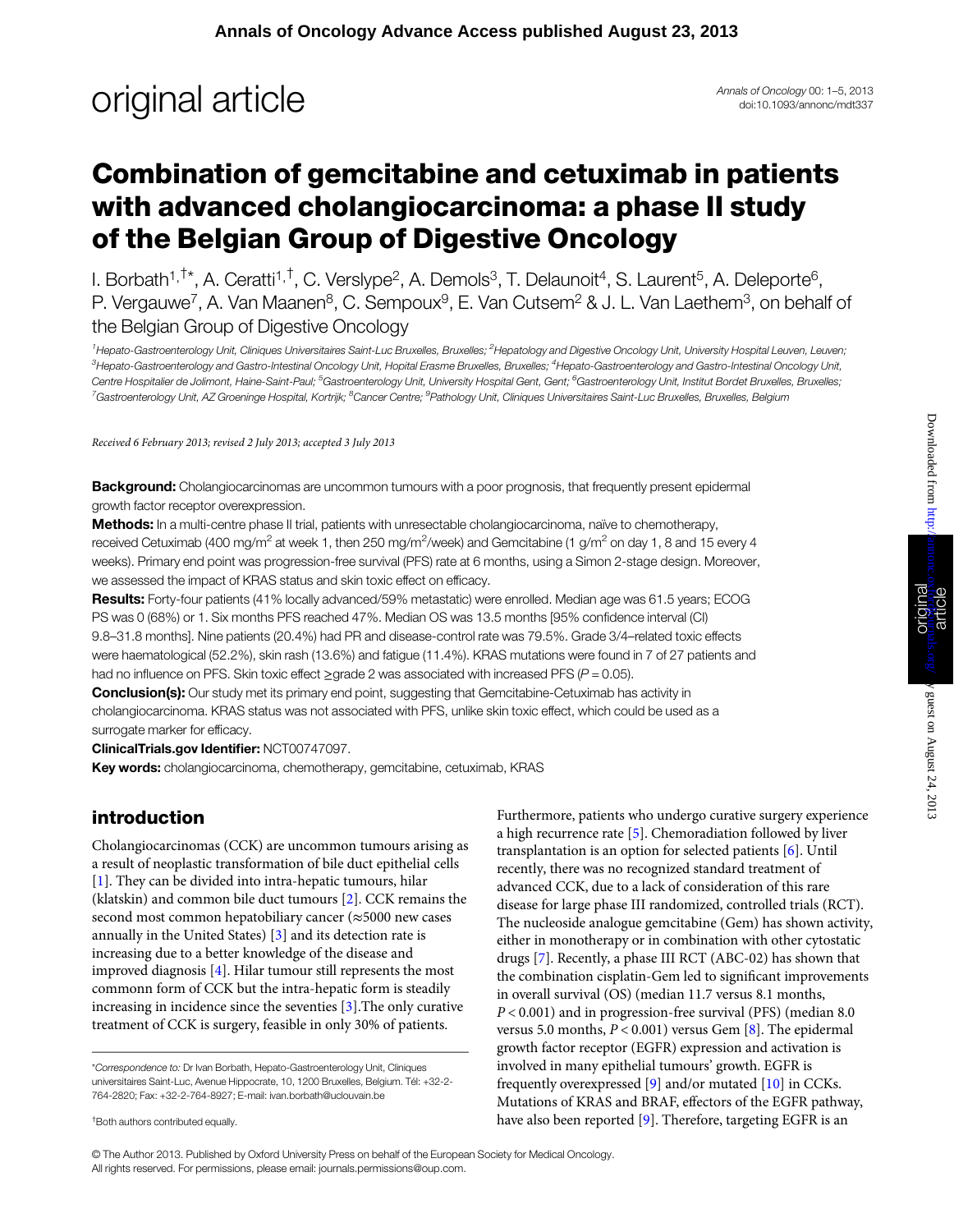## original article Annals of Oncology

attractive therapeutic approach. Cetuximab (Ctx) is a chimerized IgG1 monoclonal antibody which blocks binding of EGF and  $T$ GF $\alpha$  to the EGFR. A phase II trial investigating Ctx in combination with Gem and oxaliplatin (GEMOX) in CCK showed an objective response rate of 63% [[11\]](#page-4-0). Recently, the randomized phase 2 BINGO trial failed to show a significant improvement of adding Ctx to the GEMOX regimen [\[12](#page-4-0)]. Other targeted therapies have been explored in phase II trials: the VEGF-targeting antibody bevacizumab, combined with GEMOX, led to a 7.0 months median PFS [\[13](#page-4-0)]; a phase III RCT failed to demonstrate the efficacy of GEMOX +/− erlotinib, an EGFR tyrosine kinase inhibitor, in CCK and gallbladder adenocarcinoma. However, a sub-analysis showed that CCK patients experienced a prolonged median PFS: 5.9 versus 3.0 months,  $P = 0.049$  [[14\]](#page-4-0). At the time we designed this phase II study combining Ctx and Gem in first-line treatment of advanced CCK, the ABC-02 study results were unknown; therefore, we did not assess the combination of Gem-platinum to Ctx. The primary objective of this trial was the PFS rate at 6 months; secondary objectives included OS, response rate and safety. Exploratory objectives were to assess relationship between KRAS mutational status and skin toxic effect with PFS and OS outcomes.

### patients and methods

#### patient eligibility

All patients had a histologically or cytologically confirmed CCK, excluding gallbladder cancer, that was either unresectable or metastatic. Eligibility criteria were measurable disease according to Response Evaluation Criteria in Solid Tumors (RECIST), ECOG performance status (PS) 0 or 1; estimated life expectancy ≥12 weeks; adequate liver (total bilirubin ≤2× the upper limit of normal (ULN) range); renal (serum creatinin <1.5× ULN range) and haematopoietic (Hb >9 g/dl, absolute neutrophil count >1.500/mm<sup>3</sup> and platelets >100 000/mm<sup>3</sup>) functions. All patients with jaundice underwent an adequate bile duct drainage. Exclusion criteria were previous radiation therapy, therapies targeting the EGF pathway or any other systemic treatment of CCK; history of malignancy within the previous 5 years (except for adequately treated basal cell skin cancer and in situ cervix cancer); HIV; infectious or uncontrolled concurrent CNS diseases; cardiac diseases. Informed Consent document were signed after appropriate explanations of the study and alternate treatments.

#### treatment plan

The trial regimen consisted on the administration of Ctx (Erbitux®, Merck, Darmstadt), at the initial dose of 400 mg/m<sup>2</sup> in a 120-min i.v. infusion and further injections of 250 mg/m<sup>2</sup> in a 60 min i.v. infusion every 7 days followed after 1-hour rest by Gem (Gemzar®, Eli-Lilly, IN), 1000 mg/m<sup>2</sup>, administrated in a 30-min i.v. infusion on days 1, 8 and 15 every 4 weeks, i.e., one cycle. Pre-treatment with anti-histaminic drugs and corticosteroids was required before each Ctx injection to prevent allergic reactions. Reasons for discontinuation included disease progression, unacceptable toxic effect and patient or clinician choice. Ctx was provided by Merck and Gem was provided by Eli-Lilly.

#### pre-treatment evaluation

Pre-treatment examinations were carried out within 5 weeks before starting treatment and included performance status (PS), physical examination, concomitant medications, biological evaluation of liver, renal and

2 | Borbath et al.

haematopoietic functions, CA 19.9 and CEA dosages, pregnancy test for women with a childbearing potential, ECG and thoraco-abdominal computerized tomography (CT)-scan [or magnetic resonance imaging (MRI)] for tumour assessment. Data regarding tumour diagnosis were also collected: date, histology and staging.

#### safety assessment and dose adjustments

Patients were carefully evaluated for treatment-related toxic effects according to the National Cancer Institute Common Toxicity Criteria for Adverse Events (NCI-CTCAE) version 3.0. The worst grade of toxic effect per patient was recorded. Patients were examined before each treatment administration for PS assessment, blood analysis and monitoring of side-effects. In cases of non-haematologic toxic effects >2, Gem was held until toxic effect ≤2 and led to a subsequent dose reduction of 75% (grade 3) or 50% (grade 4) of the initial dose. For haematologic toxic effects, Gem was held, then reduced to 75% (grade 3 neutropenia, grade 2 thrombocytopenia) and to 50% (grade 4 neutropenia, grades 3–4 thrombocytopenia). Ctx dose was held if grade 3 skin toxic effect occurred, then reduced to 200 mg/m<sup>2</sup> after the second occurrence and to 150 mg/m<sup>2</sup> after the third occurrence. If  $>$ 2 consecutive infusions were withheld, or a fourth occurrence of grade 3 skin toxic effect occurred despite dose reduction, or in case of a grade 3 or 4 allergic/ hypersensitivity reaction, Ctx was permanently discontinued.

#### disease assessment

During the study, tumour imaging (CT/MRI) was carried out every 2 months. Disease response was evaluated by RECIST (version 1.1). PFS was defined as the time from the first day of treatment to the date of objective tumour/clinical progression or death, whichever occurs first. PFS for subjects without progression at the time of analysis was censored at the date of last tumour assessment. Patients were considered to have achieved disease stabilization if at least one stable disease (SD) assessment >6 weeks after start of treatment was met. Duration of SD was calculated from first day of treatment until the criteria for disease progression is met. Disease control rate (DCR) was defined as the proportion of patients with a best overall response of CR or PR or SD achieved during treatment. Duration of response was calculated from the date of the first documented response (CR or PR) to the date of progression. OS was defined as the time from the first day of treatment to death. OS of subjects alive at the time of analysis was censored at the last date known to be alive.

#### KRAS mutational status assessment

Mutations in codons 12 and 13 of the KRAS gene were detected by pyrosequencing of polymerase chain reaction (PCR) products that were amplified from tumour DNA extracted from representative tumour tissue. Tumour tissue, on formalin-fixed paraffin-embedded slides, came from either fine-needle aspiration or core biopsy and resected surgical specimens.

#### statistical analysis

The primary end point of the trial was the proportion of patients who were progression free at 24 weeks. The number of patients required for the trial was determined according to a two-stage Simon design. Assuming an increase of PFS rate at 24 weeks, from 20% with Gem, based on available data, up to 40% with combination (type I error of 0.05 and type II error of 0.2), three patients without disease progression at 24 weeks had to be observed in the first 13 patients to allow the completion of the study, including 43 patients.

Secondary end points included OS response rate and safety profile. Median time to event end points were estimated using the Kaplan–Meier methodology. The 95% confidence interval (CI) of the median time was also estimated. For the exploratory analyses, the comparison of PFS and OS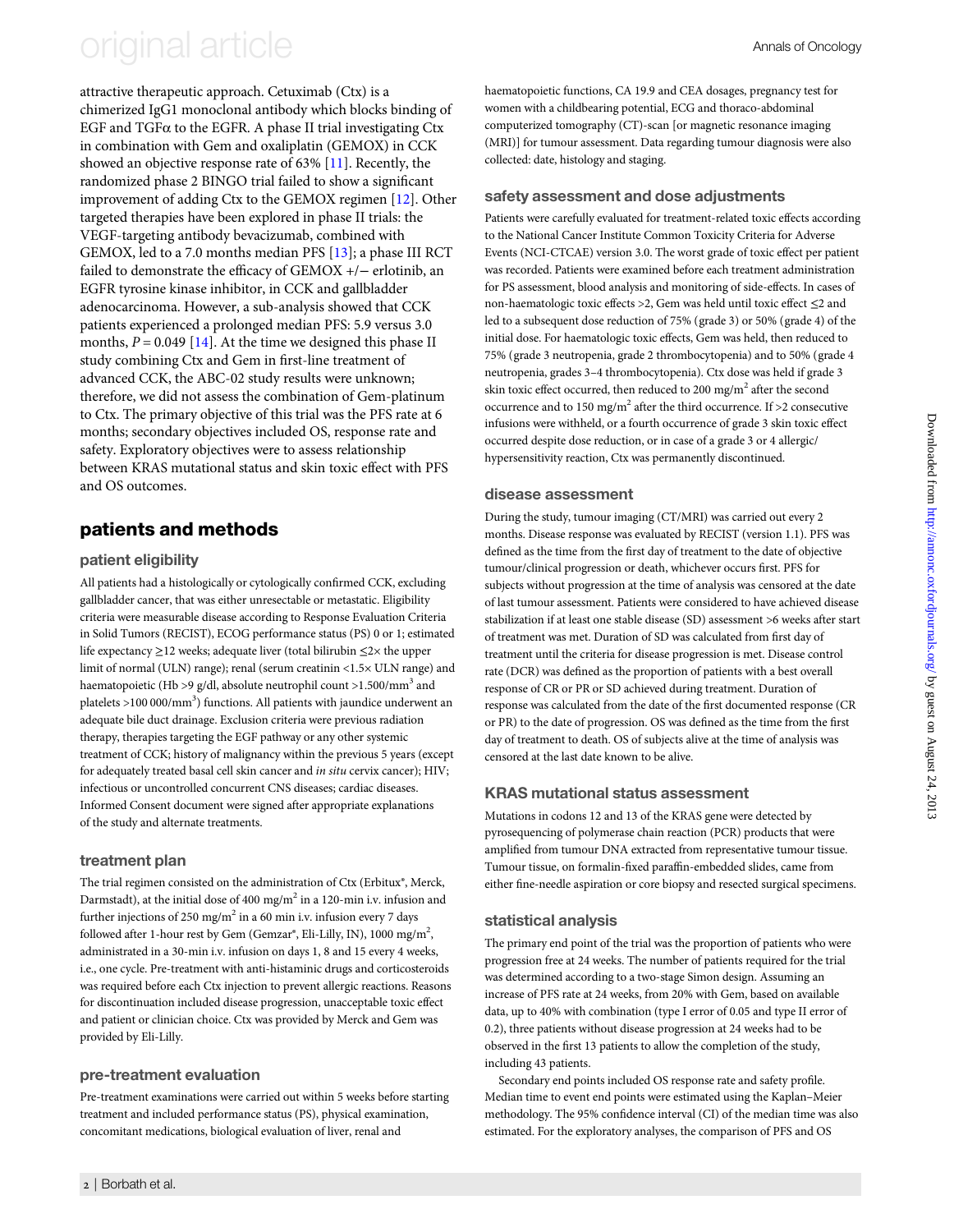according to skin toxic effect and KRAS mutational status groups was carried out using the log-rank test.

#### results

#### patient characteristics

A total of 44 patients from nine Belgian institutions affiliated to the Belgian Group of Digestive Oncology were enrolled over 18 months (September 2008 to January 2010). Patients (59.1% male) were age 40–86 years old (mean 61.3 years). Baseline ECOG PS was 0 (30 patients, 68.2%) and 1 (14 patients, 31.8%). Nineteen patients (43.2%) underwent prior surgery and 26 (59.1%) were metastatic at study entry. Sixty-one percent of the patients had intrahepatic CCK (Table 1).

#### gemcitabine and cetuximab administrations

Patients received a total of 310 cycles of treatment (mean: 7, range: 1–34 cycles per patient). Sixty-one percent of patients received between two and six cycles of study treatment. The mean treatment duration was 22.1 weeks (range: 2–149.4 weeks). For 15 patients (34.1%), Gem dose remained unchanged, while it was reduced for three patients (6.8%) and both reduced and delayed for 11 patients (25.0%). Fourteen patients (31.8%) had a Gem dose reduction and 26 patients a dose temporary interruption, both mostly due to haematological toxic effect. Ctx treatment was delayed in 7 patients (15.9%), both reduced and delayed in 3 (6.8%) and interrupted in 10 (22.7%), mainly due to dermatologic events.

#### toxic effect

At the time of analysis (30 June 2012), all patients had discontinued from study treatment. Reasons for discontinuation were disease progression for 34 patients (77.3%), toxic effect for 6 (13.6%), patient's request for 2 (4.5%) and investigator's decision for 2 (4.5%). All patients were assessable for toxic

**Table 1.** Demographic and baseline characteristics of the patients ( $n = 44$ )

| Age (years)                      |               |
|----------------------------------|---------------|
| Mean (range)                     | $61.3(40-86)$ |
| Gender, $n$ $(\%)$               |               |
| Male                             | 26(59.1)      |
| Female                           | 18 (40.9)     |
| ECOG performance status, $n$ (%) |               |
| $\Omega$                         | 30(68.2)      |
| 1                                | 14 (31.8)     |
| Site of primary disease, $n$ (%) |               |
| Intra-hepatic bile duct          | 27(61.4)      |
| Distal bile duct                 | 5(11.4)       |
| Hilar bile duct                  | 12(27.3)      |
| Extent of disease, $n$ (%)       |               |
| Locoregional                     | 18 (40.9)     |
| Metastatic                       | 26(59.1)      |
| Prior surgery, $n$ (%)           |               |
| Yes                              | 19(43.2)      |
| No                               | 25(56.8)      |

ECOG, Eastern Cooperative Oncology Group.

# Annals of Oncology **Annals of Oncology** original article

effect. Table 2 summarizes all adverse reactions during the trial, split by toxic effect grading. All patients reported at least one grade 1–2 adverse event (AE), while 26 patients (59.1%) had at least one grade 3–4 AE. Most frequent grades 3–4 AEs were haematologic abnormalities (52.2%), biliary tract infections (15.9%, considered to be related to study disease), skin toxic effect (13.6%) and fatigue (11.4%). There were no treatment-related deaths. Six patients (13.6%) discontinued study treatment because of toxic effect: two patients for prolonged grade 3 skin toxic effect, one for grade 4 skin toxic effect, two for haemolytic uraemic syndrome (HUS) and one for nephrotic syndrome.

#### efficacy and patient's outcome

Forty-three patients had a response assessment (S1, [supplementary Table S1, available at](http://annonc.oxfordjournals.org/lookup/suppl/doi:10.1093/annonc/mdt337/-/DC1) Annals of Oncology [online\)](http://annonc.oxfordjournals.org/lookup/suppl/doi:10.1093/annonc/mdt337/-/DC1). Nearly 47% of the patients were progression-free at 6 months. The median PFS time was 5.8 months (95% CI 3.6–8.5 months). (Figure [1A](#page-3-0)). The median OS time (Figure [1](#page-3-0)B) was 13.5 months (95% CI 9.8–31.8 months) with 53.7% of patients alive at 1 year. At the time of analysis, eight patients (18.2%) were still alive. Nine patients achieved PR (20.4%) with a median duration of 8 months (95% CI 2–31.0 months). Among these responders, five and three patients experienced a grade 2 and 3 skin toxic effect patients, respectively. Twenty-six patients (59.1%) achieved SD with a median duration of 6.0 months

#### **Table 2.** Adverse events during treatment  $(n = 44)$

|                                | Grades 1-2,  | Grades 3-4. | Any grade, |
|--------------------------------|--------------|-------------|------------|
|                                | $n(\%)$      | n(%)        | $n(\%)$    |
| Any AE                         | 44 (100.0)   | 26(59.1)    | 44 (100.0) |
| Haematologic                   |              |             |            |
| Anaemia                        | 34(77.3)     | 5(11.3)     | 39 (88.6)  |
| Thrombocytopenia               | 29(65.9)     | 6(13.6)     | 35(79.5)   |
| Neutropenia                    | 13(29.5)     | 12(27.3)    | 25(56.8)   |
| Non-haematologic               |              |             |            |
| Skin toxic effect              | 31(70.5)     | 6(13.6)     | 37(84.1)   |
| Fatigue                        | 25(56.8)     | 5(11.4)     | 30(68.2)   |
| Nausea                         | 16(36.4)     | 2(4.5)      | 18 (40.9)  |
| Vomiting                       | 13(29.5)     | 1(2.3)      | 14(31.8)   |
| Diarrhoea                      | 13(29.5)     | $\Omega$    | 13(29.5)   |
| Anorexia                       | 6(13.6)      | 1(2.3)      | 7(15.9)    |
| Infection                      |              |             |            |
| Biliary                        | $\theta$     | 7(15.9)     | 7(15.9)    |
| Other                          | 2(4.5)       | 1(2.3)      | 3(6.8)     |
| Oedema                         | 3(6.8)       | $\Omega$    | 3(6.8)     |
| Stomatitis                     | 2(4.5)       | $\Omega$    | 2(4.5)     |
| Liver dysfunction              | $\Omega$     | 2(4.5)      | 2(4.5)     |
| Allergic reaction              | 2(4.5)       | $\theta$    | 2(4.5)     |
| Deep venous                    | 1(2.3)       | 1(2.3)      | 2(4.5)     |
| thrombosis                     |              |             |            |
| Haemolytic uraemic<br>syndrome | $\mathbf{0}$ | 2(4.5)      | 2(4.5)     |
| Nephrotic syndrome             | $\theta$     | 1(2.3)      | 1(2.3)     |
| Other                          | 9(20.5)      | 3(6.8)      | 12(27.3)   |

Results are expressed as the worst toxic effect per patient, using the National Cancer Institute Common Toxicity Criteria for Adverse Events (NCI-CTCAE) version 3.0.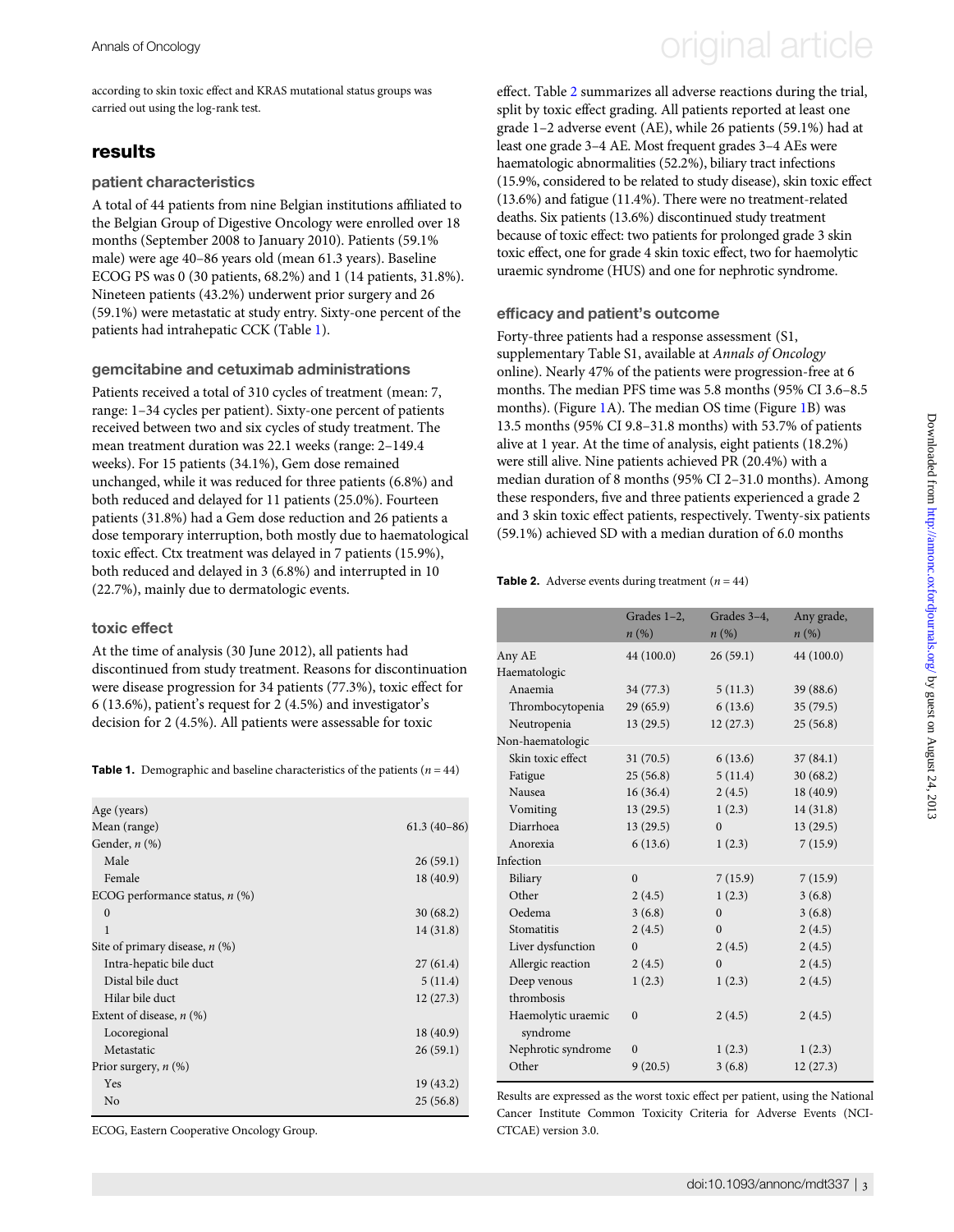### <span id="page-3-0"></span>original article  $\overline{\phantom{a}}$  annual article



Figure 1. (A) Kaplan–Meier analysis for progression-free survival in the whole population. Among 44 patients, the median PFS was 5.8 months [95% confidence interval (CI) 3.6–8.5 months]. (B) Kaplan–Meier analysis for overall survival in the whole population. Among 44 patients, the median OS was 13.5 months (95% CI 9.8–31.8 months). (C) Kaplan–Meier analysis for progression-free survival according to skin toxic effect. The median PFS time was 7.7 months (95% CI 5.7–12.0 months) in patients with a skin toxic effect ≥grade 2 and 3.3 months (95% CI 1.8–5.3 months) in patients with a skin toxic effect ≤grade 1 ( $P = 0.05$ ).

(95% CI 5.0–12.0 months). The estimated DCR was 79.5%, for a median time of 7 months (95% CI 4.0–12.0 months). PFS and OS were not statistically different between patients with extrahepatic CCK (5.7 and 12.0 months, respectively) and intrahepatic CCK (7.1 and 14.3 months) (log-rank test;  $P = 0.773$ and  $P = 0.555$ , respectively).

skin toxic effect and response Of the 44 patients, 7 (15.9%) had no skin toxic effect, 9 (20.5%) had grade 1 and 28 (63.3%) ≤grade 2 toxic effect. The median PFS time was 7.7 months (95% CI 5.7–12.0 months) in patients with a skin toxic effect ≥grade 2 and 3.3 months (95% CI 1.8– 5.3 months) in patients with a skin toxic effect ≤grade 1 (logrank test;  $P = 0.05$ ), as shown in Figure 1C. The median OS time was also longer in patients with a skin toxic effect ≥grade 2 compared with patients with a skin toxic effect ≤grade 1: 18.2 months (95% CI 9.7–36.9 months) versus 9.9 months (95% CI 3.6–18.4 months):  $log-rank test$ ;  $P = 0.104$ .

#### KRAS mutational status and response

Twenty-seven patients (61.4%) had sufficient tissue for KRAS mutational status determination. Twenty patients (74.1%) had KRAS-wild-type tumours and 7 (25.9%) harboured exclusively codon 12 mutations (S2, [supplementary Table S2, available at](http://annonc.oxfordjournals.org/lookup/suppl/doi:10.1093/annonc/mdt337/-/DC1) [Annals of Oncology](http://annonc.oxfordjournals.org/lookup/suppl/doi:10.1093/annonc/mdt337/-/DC1) online). Of these seven, three had extrahepatic CCK and four intra-hepatic CCK. Five of seven had SD as best response, the two others showed progression under treatment. PFS and OS were not statistically different between wild-type (6.7 and 14.8 months, respectively) and mutated subjects (7.1 and 18.8 months): log-rank test;  $P = 0.616$  and  $P = 0.611$ , respectively.

#### discussion

Clinical trials have been impacted by the rarity of CCK. Despite this, important advances have been accomplished over these last years. Two phase III trials showed that Gem plus platinum salts were superior compared with BSC or Gem [[8](#page-4-0), [15\]](#page-4-0). Furthermore, two phase II trials exploring addition of monoclonal antibodies to the doublet GEMOX also showed promising results. The choice of EGFR as a therapeutic target in this study was based on its known involvement, when activated, in oncogenesis and tumour progression of CCK [\[9,](#page-4-0) [10](#page-4-0)]. Based on the available data at time of our study design, we set the threshold for additional benefit of the gem-Ctx combination to a 40% PFS rate at 24 weeks. This objective was clearly met with 47% of our patients being free from progression at 6 months. These results compare favourably to the gem arm of the ABC-02 trial but not the combination arm [\[8\]](#page-4-0). Median PFS obtained was also less than it was found in the phase II trial combining Ctx with GEMOX [[11\]](#page-4-0). However, direct comparison of our results cannot be made due to differences in eligibility criteria and study design. Indeed, no patients with gallbladder adenocarcinoma were included in our study. These might be clinically and biologically different due to their different sensitivities to chemotherapy [[14](#page-4-0)].

We assessed response according to skin toxic effect, as such correlation was observed in colorectal cancer patients receiving Ctx [\[16](#page-4-0)]. The majority of patients developed Ctx-related skin toxic effect. Median PFS was more than doubled in patients who experienced a skin toxic effect ≥grade 2; a finding already reported, although with much less patients [\[11](#page-4-0)].

Similar to the findings of the BINGO trial [[12\]](#page-4-0), we did not observe a statistically significant correlation between KRAS status and treatment efficacy. KRAS mutations were detected in 25.9% of our patients, a result similar to that obtained in a